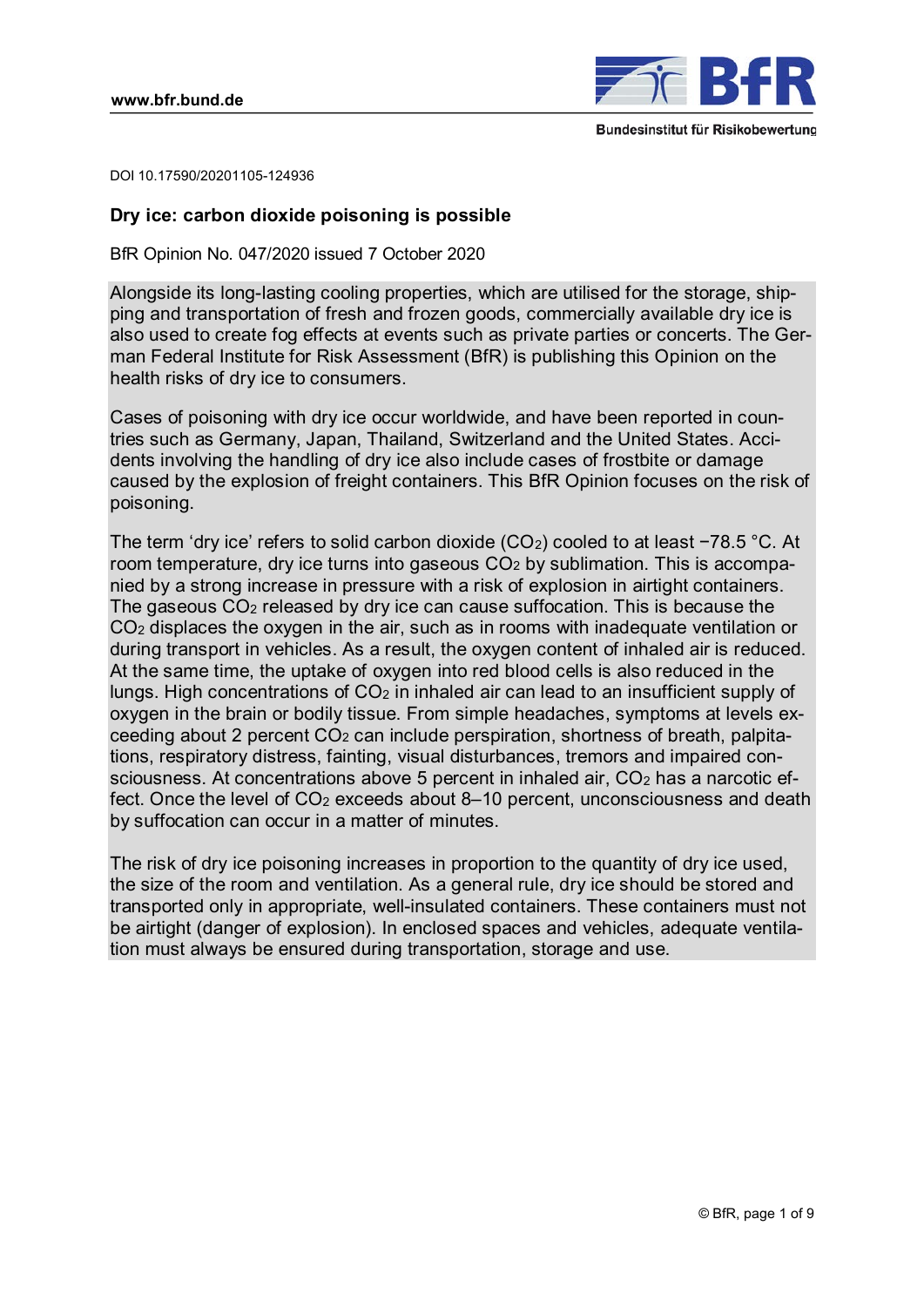

|   | <b>ZEBIR</b>                                                          | <b>BfR</b> risk profile:<br>Dry ice: carbon dioxide poisoning is possible<br>(Opinion no. 047/2020) |                                                                                      |                 |                                                                |                              |                                               |
|---|-----------------------------------------------------------------------|-----------------------------------------------------------------------------------------------------|--------------------------------------------------------------------------------------|-----------------|----------------------------------------------------------------|------------------------------|-----------------------------------------------|
| A | <b>Affected persons</b>                                               | <b>General population</b>                                                                           |                                                                                      |                 |                                                                |                              |                                               |
| в | Probability of an impair-<br>ment to health from<br>han-dling dry ice | Practically<br>impossible                                                                           | <b>Unlikely</b>                                                                      | <b>Possible</b> |                                                                | Likely                       | Certain                                       |
| c | Severity of the<br>impairment to health<br>from handling dry ice      | No<br>impairment                                                                                    | <b>Mild</b><br>impairment                                                            |                 | <b>Moderate</b><br>impairment                                  |                              | <b>Severe</b><br>impairment<br>(irreversible) |
| D | Validity of available data                                            | High:<br>The most important data are<br>available and are internally<br>consistent                  | Medium <sup>-</sup><br>$1$ OW:<br>Some important data are<br>missing or inconsistent |                 | A large volume of important data<br>is missing or inconsistent |                              |                                               |
| Ē | Controllability by the con-<br>sumer [1]                              | Control not<br>necessary                                                                            | <b>Controllable with</b><br>precautionary<br>measures                                |                 |                                                                | Controllable<br>by avoidance | Not controllable                              |

Fields with a dark blue background indicate the properties of the risk assessed in this opinion (for more details, see the text of Opinion no. 047/2020 from the BfR dated 7 October 2020).

#### **Explanations**

The risk profile is intended to visualise the risk outlined in the BfR Opinion. The profile is not intended to be used to compare risks. The risk profile should only be read in conjunction with the corresponding Opinion.

#### **[1] – Row E – Controllability by the consumer**

Details given in the row 'Controllability by the consumer' are merely descriptive and not to be understood as a recommendation by the BfR.

GERMAN FEDERAL INSTITUTE FOR RISK ASSESSMENT (BfR)

# **1 Subject of the assessment**

The German Federal Institute for Risk Assessment (BfR) is issuing this Opinion on poisoning in the context of the use of dry ice from the perspective of consumer health protection. Health risks associated with the handling of dry ice include carbon dioxide poisoning, frostbite or damage caused by the explosion of the packaging used to hold the dry ice. This BfR Opinion focuses on the risk of carbon dioxide poisoning that arises when consumers are involved in handling dry ice.

A case involving at least three deaths and other casualties in connection with a birthday party held in a Moscow steam sauna has been reported on recently in the media. At this event, 25 kg of dry ice was added to a pool containing warm water in order to create bubble and fog effects. Carbon dioxide gas was rapidly released, leading to symptoms of suffocation and the deaths of several guests.

A search of the published scientific literature and other publications available online revealed only a few known cases of poisoning with dry ice for the period from 2013 to 2019.

In general, incidents involving (short-term) exposure to dry ice can be assigned to one of three groups: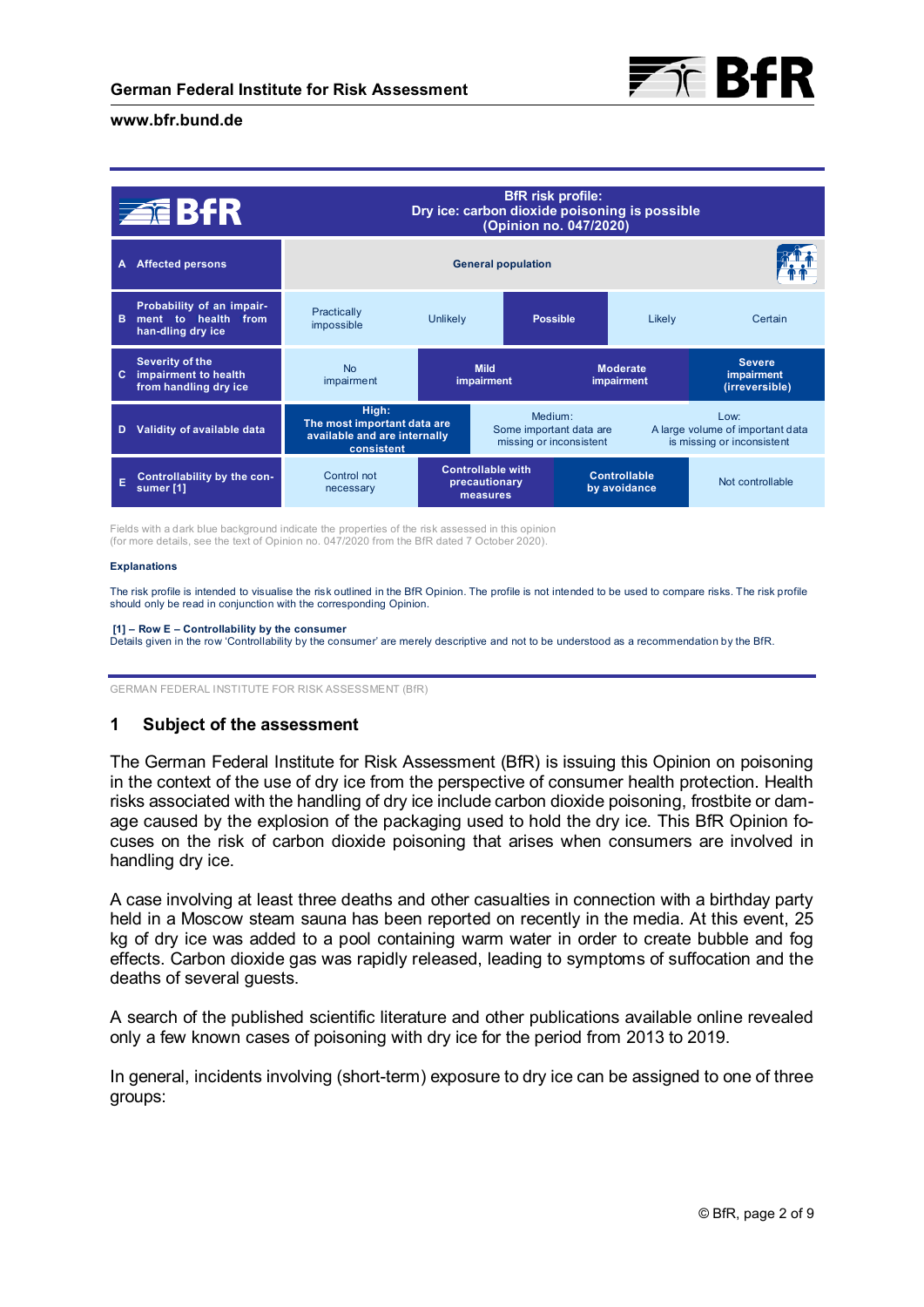

- (1) Acute poisoning by inhalation, including death resulting from suffocation by inhaling very high concentrations of  $CO<sub>2</sub>$  in inadequately ventilated spaces or motor vehicles. Reports here include work-related accidents and accidents suffered by private consumers.
- (2) Frostbite (corrosive tissue damage) affecting the skin and mucous membranes of the upper digestive tract, resulting from direct dermal or (more rarely) oral contact with dry ice. Reports here include work-related accidents, accidents suffered by private consumers and cases of misuse.
- (3) Injuries suffered from fragments of bursting containers, resulting from the explosion of gas-tight vessels used to hold dry ice ('dry ice bombs'). Reports here include work-related accidents, cases of misuse, accidents suffered by private consumers and criminal activities.

## Possible sources of danger

The use of dry ice can lead to cases of poisoning from carbon dioxide  $(CO<sub>2</sub>)$ , since dry ice sublimes to gaseous  $CO<sub>2</sub>$ . Known fatalities caused by  $CO<sub>2</sub>$  typically result from an acute toxic effect by inhalation in enclosed spaces. The BfR is not aware of any incidents of fatal injuries caused by 'dry ice bombs' or frostbite caused by the chilling effects of dry ice.

Long-term (chronic) exposure to elevated concentrations of  $CO<sub>2</sub>$  from the use of dry ice can have effects on bone metabolism [\[1\];](#page-7-0) such effects include the accumulation of carbonate in the bone matrix [\[2-4\]](#page-7-0). Potential risks to health caused by chronic exposure to elevated levels of  $CO<sub>2</sub>$  resulting from consumer use of dry ice are considered less relevant because of the assumption that consumers do not handle dry ice on a daily basis.

The following potential sources of accidents when handling dry ice constitute the primary risks for dry ice poisoning (after [\[5\]](#page-7-0)):

- 1. Storage of large quantities<br>2. Storing and using dry ice in
- 2. Storing and using dry ice in small, unventilated spaces<br>3. Transporting dry ice in passenger compartments
- Transporting dry ice in passenger compartments
- 4. Storing dry ice in gas-tight containers (danger of explosion)
- 5. Failing to wear appropriate personal protective equipment

From reports in the press and research articles, it is clear that cases of poisoning involving dry ice and carbon dioxide occur worldwide. Alongside Germany, cases have also been reported in Japan, Thailand, Switzerland and the United States. For the USA, for example, the number of fatalities caused by carbon dioxide poisoning (this figure also includes fatalities caused by dry ice) is reported as a constant figure of roughly 90 cases (accidents at work) annually for the period from the 1980s to 2015 [\[6\].](#page-7-0)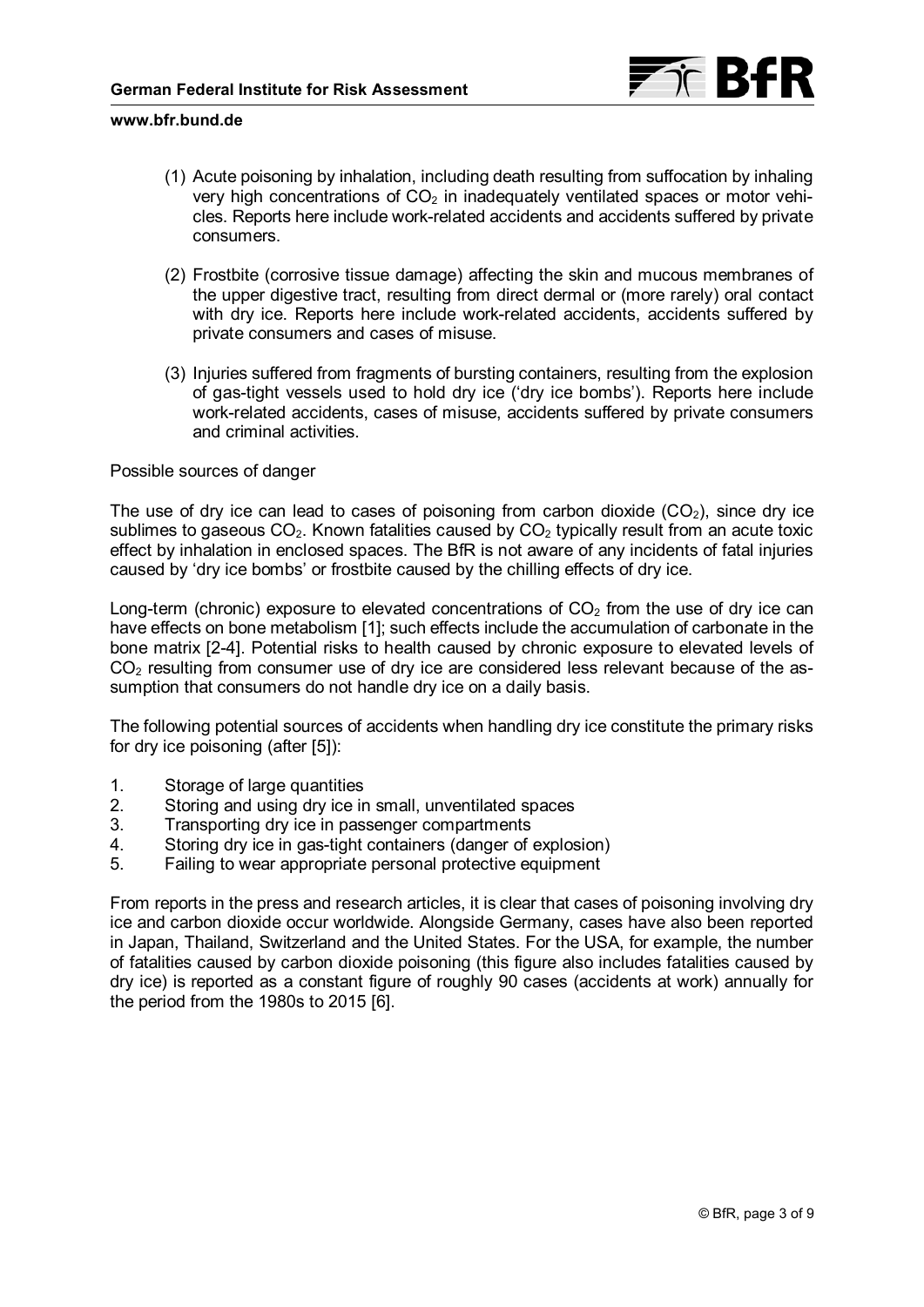| Table 1: Fatalities following the inhalation of elevated concentrations of $CO2$ in conjunction with the use |
|--------------------------------------------------------------------------------------------------------------|
| of dry ice. Results from open-access literature and an online search (illustrative, not representative).     |

| Period       | No. of fatalities                                                                                              |
|--------------|----------------------------------------------------------------------------------------------------------------|
| 2013 to 2019 | 5 deaths associated with dry ice in Germany [7-9]                                                              |
| 2013 to 2019 | 4 deaths associated with dry ice (Switzerland, USA) [10-13]                                                    |
| 2000 to 2011 | 21 deaths associated with CO <sub>2</sub> (USA), with specific circumstances for each individual<br>case [14]. |
| 1994 to 2012 | 9 deaths associated with dry ice in other countries [5, 10, 15-20]                                             |

Reports of non-fatal cases of poisoning have also been published, as well as accidents involving 'dry ice bombs' and cases of frostbite.

For the period 2013 to 2019, two cases were reported to the BfR concerning dry ice in accordance with section 16e of the German Chemicals Act:

• Case 1: 2017; professional use; 1 adult; dry ice vapours in an aircraft; mild symptoms: reddening of eyes, dry cough, retrosternal burning sensation, clinical examination was unremarkable

• Case 2: 2018; professional use; 1 adult; transportation of dry ice in a car; mild symptoms: dizziness, clinical and medical equipment based examination was unremarkable (incl. blood gas analysis and X-ray examination of thorax)

In 2019, a request made to the German Poisons Information Service yielded 53 case reports involving a total of 61 persons for the period from 2013 to 2019. In 31 of these 53 cases, the usage was by private citizens. In these cases involving non-professional exposure, one fatal case, one serious case and two moderately serious cases (but partly with mixed intoxication (e.g. by party drugs) were documented. All other cases in the consumer segment involved mild symptoms or an asymptomatic case history.

# **2 Hazard characterisation**

Accidents involving dry ice can be harmful to health and can also be fatal in extreme cases. The corresponding fatal cases have been caused by the sublimation of dry ice into gaseous CO2 [\[5](#page-7-0), [6, 10](#page-7-0), [15](#page-8-0), [21, 22\]](#page-8-0). Fatal incidents caused by dry ice must be viewed in the context of the toxicity by inhalation of gaseous  $CO<sub>2</sub>$ .

The gaseous  $CO<sub>2</sub>$  released by dry ice displaces oxygen and therefore decreases the partial pressure of oxygen in inhaled air. In addition, CO2 acts as a respiratory poison or agent of suffocation: As the concentration of gaseous  $CO<sub>2</sub>$  in inhaled air rises, it becomes harder to exhale the  $CO<sub>2</sub>$  produced in the body via the lungs, while the uptake of oxygen into the red blood cells is simultaneously reduced. As a result, an elevated level of  $CO<sub>2</sub>$  in inhaled air results in less oxygen being carried by red blood cells and can therefore cause suffocation even if the partial pressure of oxygen in inhaled air is indeed adequate.

Depending on the concentration of  $CO<sub>2</sub>$  in inhaled air and the duration of exposure, the consequences of acute  $CO<sub>2</sub>$  poisoning range from mild symptoms to a loss of consciousness or even death (see also [Table 3\)](#page-5-0). At less than 2 percent, no acute symptoms of poisoning other than a headache are to be expected. As the concentration of  $CO<sub>2</sub>$  in air increases,  $CO<sub>2</sub>$  levels rise in the blood: a resulting respiratory acidosis then leads to an activation of the respiratory centre, an increase in breathing frequency (tachypnea) and a rapid pulse. As  $CO<sub>2</sub>$  levels in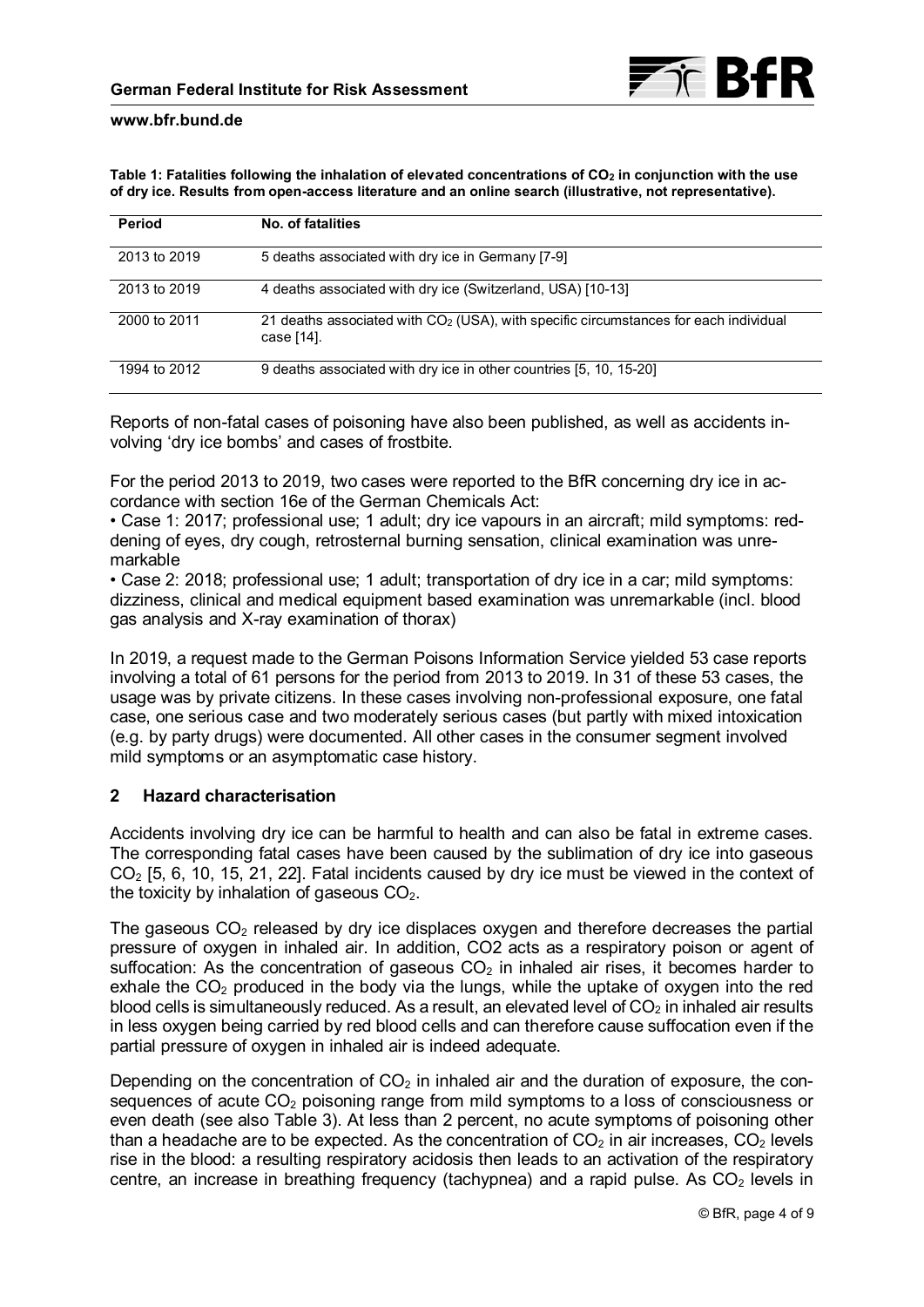

inhaled air continue to rise, symptoms such as dizziness, nausea, perceptual disorders, tinnitus, etc. are the first signs of a reduced oxygen supply the brain. At 5 percent,  $CO<sub>2</sub>$  has a narcotic effect and seizures or ECG changes can occur. From about 8–10 percent,  $CO<sub>2</sub>$  causes unconsciousness and can already be lethal. From about 20–30 percent, death can result in just a few minutes.

The severity of symptoms depends on  $CO<sub>2</sub>$  concentration and exposure time, while the individual's age and constitution will also determine the effects of  $CO<sub>2</sub>$  on a case-by-case basis [\[23\].](#page-8-0) These individual differences should be accounted for when assessing the poisoning risk and in relation to drawing conclusions about the handling of dry ice. The recovery of one individual after a severe case of  $CO<sub>2</sub>$  poisoning involving the virtually complete saturation of room air with  $CO<sub>2</sub>$  has been reported (accident at work with liquid  $CO<sub>2</sub>$  [\[21\]](#page-8-0)). One should note, however, that the lack of oxygen can trigger the occurrence of brain damage that may prove to be permanent.

For private consumers, temporary exposure to high concentrations of  $CO<sub>2</sub>$  from  $\geq$ 10 percent by volume in inadequately ventilated spaces—such as vehicle interiors, basements or storage areas—is considered to be a potential cause of death. For accident-related deaths, short exposure times (of a few minutes) are presumed. An associated risk frequently arises in relation to the incorrect handling of dry ice together with a lack of information about safety or proper use. In the accident-related circumstances mentioned above, private consumers are at risk of suffocation when handling dry ice.

## Exposure

The two tables below present the known effects on health from elevated concentrations of  $CO<sub>2</sub>$ in inhaled air as well as the standard values, guidance values and exposure limit values for  $CO<sub>2</sub>$  in inhaled air and in indoor air.

| Table 2: Standard values, guidance values, exposure limit values and values for the acute toxicity of $CO2$ |  |  |
|-------------------------------------------------------------------------------------------------------------|--|--|
| by inhalation. Dose-dependent and time-based effects of elevated CO <sub>2</sub> concentrations in humans.  |  |  |

| Standard values, quidance values and exposure limit values for CO <sub>2</sub> |                         |                                                                                                                                                                               |  |  |
|--------------------------------------------------------------------------------|-------------------------|-------------------------------------------------------------------------------------------------------------------------------------------------------------------------------|--|--|
| $CO2$ conc. in<br>inhaled air<br>[% vol.]                                      | <b>Exposure</b><br>time | <b>Effect/result</b>                                                                                                                                                          |  |  |
| 0.04                                                                           | ---                     | Standard value for inhaled air [6, 7]                                                                                                                                         |  |  |
| 0.1                                                                            |                         | Upper limit value for indoor air, accounts for elevated CO <sub>2</sub> concentra-<br>٠<br>tion with simultaneous lower/decreasing concentration of $O2$ in indoor<br>air [4] |  |  |
| 0.14                                                                           |                         | Value used to classify indoor air as having a low air quality (DIN 2007-<br>٠<br>$(09)$ [1]                                                                                   |  |  |
| 0.5                                                                            | 8 h twa                 | Maximal admissible concentration (MAK value), does not apply to arti-<br>٠<br>ficially ventilated rooms [4]                                                                   |  |  |

twa = time-weighted average, MAK = maximal admissible concentration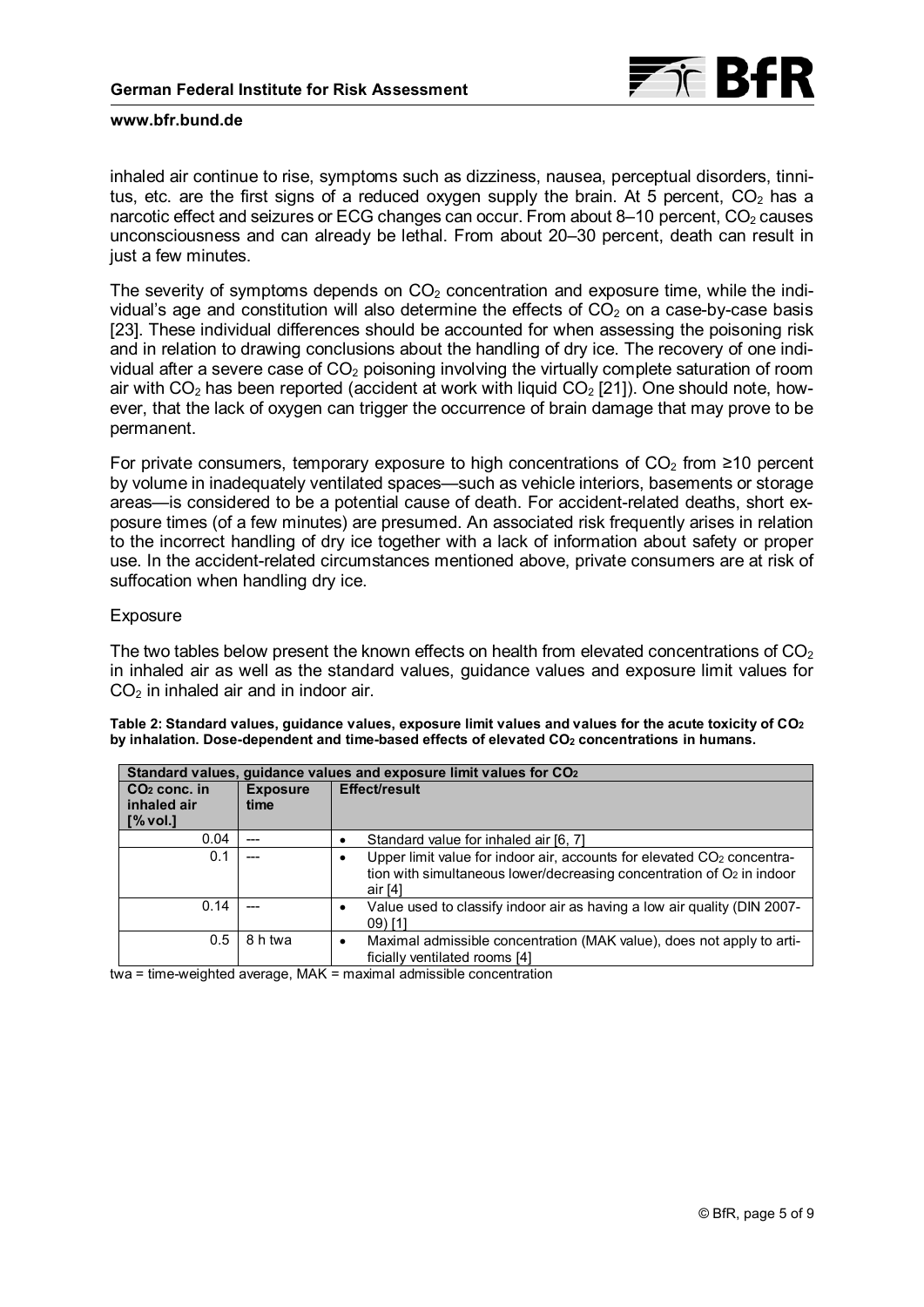

<span id="page-5-0"></span>

| Table 3: Dose-dependent and duration-related effects of elevated CO $_2$ concentrations in humans. |  |
|----------------------------------------------------------------------------------------------------|--|
|----------------------------------------------------------------------------------------------------|--|

| Dose-dependent and duration-related effects of elevated CO <sub>2</sub> concentrations in humans |                         |                                                                                                                                                         |  |  |  |
|--------------------------------------------------------------------------------------------------|-------------------------|---------------------------------------------------------------------------------------------------------------------------------------------------------|--|--|--|
| $CO2$ conc. in<br>inhaled air                                                                    | <b>Exposure</b><br>time | <b>Effect/result</b>                                                                                                                                    |  |  |  |
| [% vol.]                                                                                         |                         |                                                                                                                                                         |  |  |  |
| ≥0.1                                                                                             | n.d.                    | Tension in head, headache [2]<br>$\bullet$                                                                                                              |  |  |  |
| $\leq$ 2                                                                                         | n.d.                    | No effects [10]<br>$\bullet$                                                                                                                            |  |  |  |
| 2.5                                                                                              | n.d.                    | Impairments to perception [1]<br>$\bullet$                                                                                                              |  |  |  |
| $2 - 6$                                                                                          | n.d.                    | Tachypnea[10]                                                                                                                                           |  |  |  |
| $\geq$ 3                                                                                         | n.d.                    | Hypercapnia/respiratory acidosis [2, 3], resp. distress [2]<br>$\bullet$                                                                                |  |  |  |
| $3 - 5$                                                                                          | n.d.                    | Stimulates the respiratory centre via chemoreceptors [2, 3]<br>$\bullet$                                                                                |  |  |  |
| $4-7$ (approx.)                                                                                  | n.d.                    | Stimulus of respiratory centre, elevated pulse, disturbed blood circula-<br>$\bullet$<br>tion in the brain, giddiness, nausea, buzzing in the ears [24] |  |  |  |
| >5                                                                                               | n.d.                    | Narcosis [2, 3]<br>$\bullet$                                                                                                                            |  |  |  |
| 6                                                                                                | $6-8$ min               | Changes in ECG (older persons (aged approx. 60) more affected than<br>$\bullet$<br>younger individuals (aged 23)) [4]                                   |  |  |  |
| 8-10 (approx.)                                                                                   | n.d.                    | Symptoms worsen at approx. 4-7 % vol. (see above), convulsions, un-<br>$\bullet$<br>consciousness with death following soon after [24]                  |  |  |  |
| 10                                                                                               | n.d.                    | Unconsciousness [23]<br>$\bullet$                                                                                                                       |  |  |  |
|                                                                                                  |                         | Potentially fatal [23]<br>$\bullet$                                                                                                                     |  |  |  |
|                                                                                                  |                         | Weakness, tinnitus, increased sensitivity to pain [2]<br>$\bullet$                                                                                      |  |  |  |
| $>10$                                                                                            | n.d.                    | Headache, sweating<br>$\bullet$                                                                                                                         |  |  |  |
|                                                                                                  |                         | Fatal consequences [3]<br>$\bullet$                                                                                                                     |  |  |  |
|                                                                                                  |                         | Rapidly leads to death [24]<br>$\bullet$                                                                                                                |  |  |  |
|                                                                                                  | 10-20 min               | Loss of consciousness [4]<br>$\bullet$                                                                                                                  |  |  |  |
| $10 - 30$                                                                                        | n.d.                    | Weakening of visual perception, sensitivity to light, nystagmus, weak-<br>$\bullet$<br>ening of auditory perception, vomiting [10]                      |  |  |  |
| >17                                                                                              | 20-52 sec               | Unconsciousness, dizziness, blurred vision, irritation to the throat [4]<br>$\bullet$                                                                   |  |  |  |
| >20                                                                                              | $1$ min                 | Unconsciousness, convulsions [4]<br>$\bullet$                                                                                                           |  |  |  |
| $\geq$ 20                                                                                        | A few<br>minutes        | Death is likely [10]<br>$\bullet$                                                                                                                       |  |  |  |
| 25                                                                                               | n.d.                    | Palpitations, convulsions [2]<br>$\bullet$                                                                                                              |  |  |  |
| $\geq 30$                                                                                        | Immediate               | Unconsciousness and rapid death [10]<br>$\bullet$                                                                                                       |  |  |  |
| Continuous and                                                                                   | Several                 | Declined blood levels of calcium and inorganic phosphate [4]<br>$\bullet$                                                                               |  |  |  |
| permanent ex-                                                                                    | days                    | Accumulation of carbonate in bone tissue/matrix [2-4].<br>$\bullet$                                                                                     |  |  |  |
| posure to ele-<br>vated levels of                                                                |                         |                                                                                                                                                         |  |  |  |
| CO <sub>2</sub>                                                                                  |                         |                                                                                                                                                         |  |  |  |
| 0.7 to 1.2                                                                                       | 26 days                 | Significant drop in performance when testing visual motor skills [22]<br>$\bullet$                                                                      |  |  |  |

n.d. = no data

# **3 The legal situation**

German occupational safety legislation defines an occupational exposure limit of 5000 ml/m<sup>3</sup> (ppm) or 9100 mg/m<sup>3</sup> (TRGS 900 [\[25\]\)](#page-8-0). This is equivalent to a permitted concentration of  $CO<sub>2</sub>$ in the workplace of 0.5 percent. This concentration is roughly 12.5x the level of  $CO<sub>2</sub>$  found in normal inhaled air (0.04%).

The European Agreement Concerning the International Carriage of Dangerous Goods by Road (ADR) contains provisions that specify regulations for the classification, packaging, labelling and documentation of dangerous goods, for their handling during this conveyance and for the vehicles used to carry these goods. For dry ice (UN1845), the special provisions in ADR 5.5.3 are to be applied [\[26\]](#page-8-0). These provisions include requirements for instructing the employees involved, for the consignments (packaging, labelling), and for the documentation and vehicle markings. Since 2017, an identification requirement has also applied to all types of conveyance utilised for dry ice in road traffic, regardless of whether this material is carried as a coolant or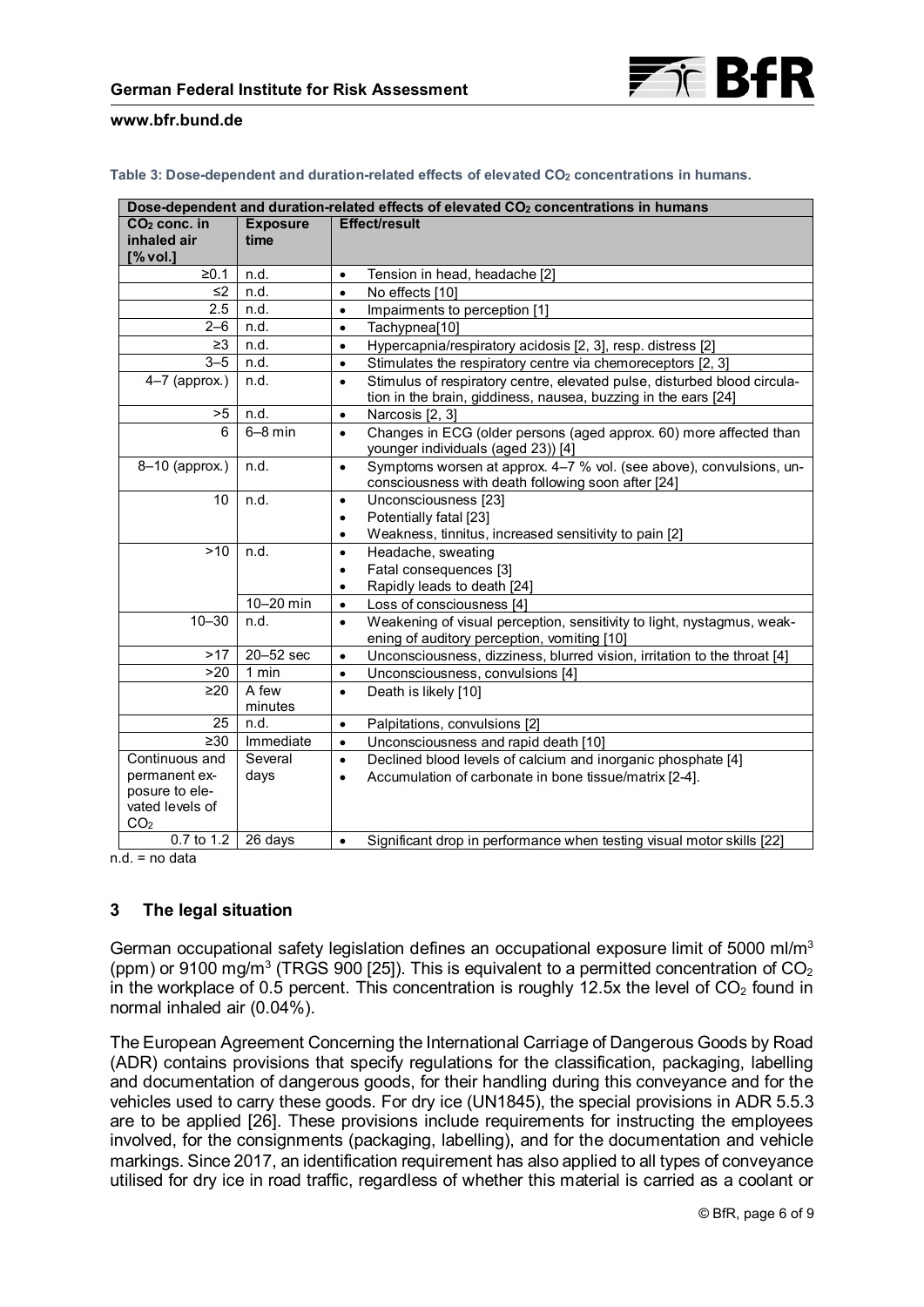

conditioning agent or as a consignment (to be labelled as 'CARBON DIOXIDE, SOLID', possibly with the suffix 'AS COOLANT'). Alongside this requirement to label individual shipments, a special warning notice must also be affixed to vehicles and containers without adequate ventilation.

Since 1 January 1999, private citizens have been exempt from dangerous goods legislation applying to road traffic. Accordingly, private citizens may convey dangerous goods if these are "packaged as appropriate for retail sale, and are intended for personal or household use, or for sport and leisure activities".

Carbon dioxide is listed in Annex IV of Regulation (EU) No 1907/2006 (REACH). In accordance with point (a) of Article 2(7) of the REACH Regulation, substances listed in Annex IV are exempted from Titles II (registration), V (downstream users) and VI (evaluation), "as sufficient information is known about these substances that they are considered to cause minimum risk because of their intrinsic properties".

The acute toxicity of dry ice or  $CO<sub>2</sub>$  is low in comparison with many other substances. According to Regulation (EU) No 1272/2008 (CLP), carbon dioxide is not classified as acute toxic, and shall only be labelled when it is marketed as a pressurised gas.

# **4 Risk characterisation**

Cases of poisoning from the  $CO<sub>2</sub>$  released by dry ice occur both in a professional and private context. Cases of severe or fatal poisonings are rare, however. The cases described in the literature occurred due to incorrect storage, transportation or use, or are the result of suicidal intent.

Related risks frequently arise in relation to the incorrect handling of dry ice together with a lack of information about safety or proper use. In the accident-related circumstances as described, a general risk of suffocation when handling dry ice is present for private consumers.

The specific risk of suffocation from the release of gaseous carbon dioxide by sublimation from dry ice can be defined on a case-by-case basis. To obtain a quantitative estimate of the risk, a number of factors must be considered:

- Quantity of dry ice: the larger the quantity, the larger the volume of  $CO<sub>2</sub>$  that can be released
- Size of room, ventilation: the smaller and less well-ventilated the room (e.g. bathroom, vehicle (and space taken up by cargo in vehicle)), the greater the concentration of  $CO<sub>2</sub>$  in the air
- Sublimation rate: high temperatures and good heat dissipation increase the rate of sublimation, resulting in the faster release of  $CO<sub>2</sub>$ —e.g. as a result of direct contact with warm water (fog effects in swimming pool)
- Conditions of the room, as well as individuals' physical size and posture: since  $CO<sub>2</sub>$  is heavier than air,  $CO<sub>2</sub>$  concentrations are higher near to the ground (basement, swimming pool, sitting/lying on the ground)
- Activity and number of individuals, initial concentration of  $CO<sub>2</sub>$  in the room
- Packaging: type, gas permeability, insulation

Accordingly, consumers should only use dry ice in smaller quantities—such as for the cooling of perishable goods, for example. Adequate ventilation of the storage facility and/or means of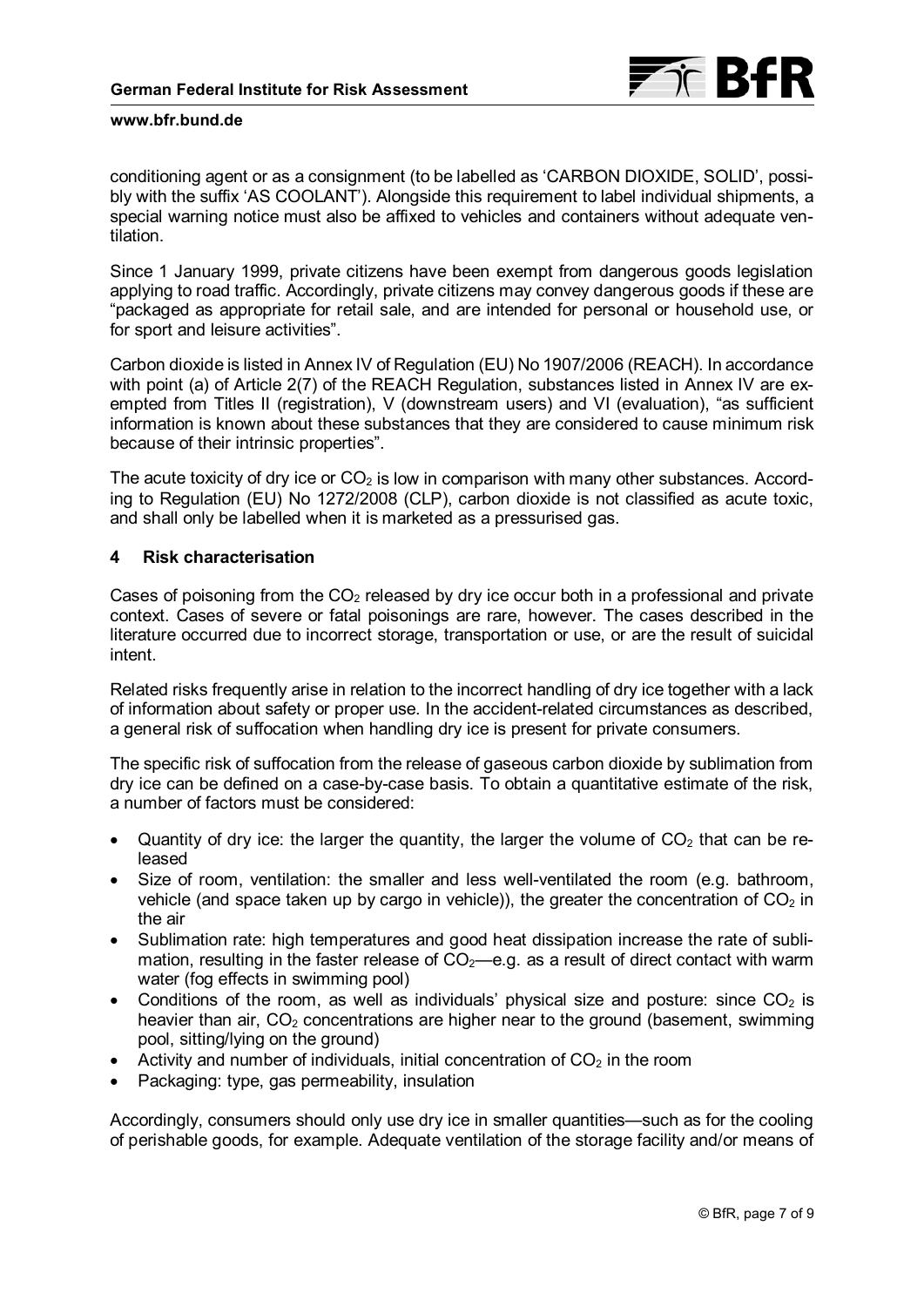

<span id="page-7-0"></span>transport (passenger vehicle) should be ensured, as well as good heat insulation, gas permeability for the freight container (danger of explosion) and insulated gloves/clothing while handling.

# **Further information on the subject of poisoning from the BfR website:**

<https://www.bfr.bund.de/en/poisonings-10142.html>



BfR 'Opinions app'

# **5 References**

- 1. UBA, *Gesundheitliche Bewertung von Kohlendioxid in der Innenraumluft.* Bundesgesundheitsblatt - Gesundheitsforschung - Gesundheitsschutz, 2008. **51**(11): p. 1358-1369.
- 2. Kurzweil, P., *Toxikologie und Gefahrstoffe Gifte Wirkungen Arbeitssicherheit*. 1. Auflage ed. 2013: Europa Lehrmittel.
- 3. Reichl, F.-X., *Taschenatlas der Toxikologie*. 3. Auflage ed. 2009: Thieme Verlag
- 4. MAK, *Kohlendioxid [MAK Value Documentation in German language, 2002]*, in *The MAK*‐*Collection for Occupational Health and Safety*. 2002. p. 1-1.
- 5. Giesecke, J., et al., *Death by dry ice.* Rechtsmedizin, 2017. **27**(6): p. 536-541.
- 6. Permentier, K., et al., *Carbon dioxide poisoning: A literature review of an often forgotten cause of intoxication in the emergency department.* International Journal of Emergency Medicine, 2017. **10**(1): p. 14.
- 7. Bundschuh, M. and A. Gerber, *Trockeneis: Ein aktuelles Unfallgeschehen aufgrund unsachgemäßen Umgangs mit CO2.* Zentralblatt für Arbeitsmedizin, Arbeitsschutz und Ergonomie, 2013. **63**(6): p. 348-349.
- . Trockeneis-Tod-des-Star-Gastronoms.html 8. Bucher, G. *Der mysteriöse Trockeneis-Tod des Star-Gastronoms*. Welt, 2013. [https://www.welt.de/vermischtes/prominente/article117839645/Der-mysterioese-](https://www.welt.de/vermischtes/prominente/article117839645/Der-mysterioese-Trockeneis-Tod-des-Star-Gastronoms.html)
- 9. Kettner, M., et al., *A fatal case of CO(2) intoxication in a fermentation tank.* Journal of Forensic Sciences, 2013. **58**(2): p. 556-558.
- 10. La Harpe, R., et al., *Fatality in a wine vat.* The American Journal of Forensic Medicine and Pathology, 2013. **34**(2): p. 119-121.
- 11. Rupp, W.R., et al., *Suicide by carbon dioxide.* Forensic Science International, 2013. **231**(1-3): p. e30-e32.
- 12. Nedelman, M. *Ice cream salesman's wife and mother suffocated by dry ice in car*. 2018[. https://edition.cnn.com/2018/08/01/health/dry-ice-death/index.html](https://edition.cnn.com/2018/08/01/health/dry-ice-death/index.html).
- 13. U.S.News *Man delivering dry ice to McDonald's dies in chemical leak*. 2018. [https://www.usnews.com/news/best-states/minnesota/articles/2018-11-21/man](https://www.usnews.com/news/best-states/minnesota/articles/2018-11-21/man-delivering-dry-ice-to-mcdonalds-dies-in-chemical-leak)delivering-dry-ice-to-mcdonalds-dies-in-chemical-leak.
- 14. Punja, M., *Carbon dioxide associated poisoning fatalities in the USA from 2000 to 2011.* Journal of Medical Toxicology, 2014. **10**(1): p. 90.
- 15. Srisont, S., T. Chirachariyavej, and A.V. Peonim, *A carbon dioxide fatality from dry ice.* Journal of Forensic Sciences, 2009. **54**(4): p. 961-962.